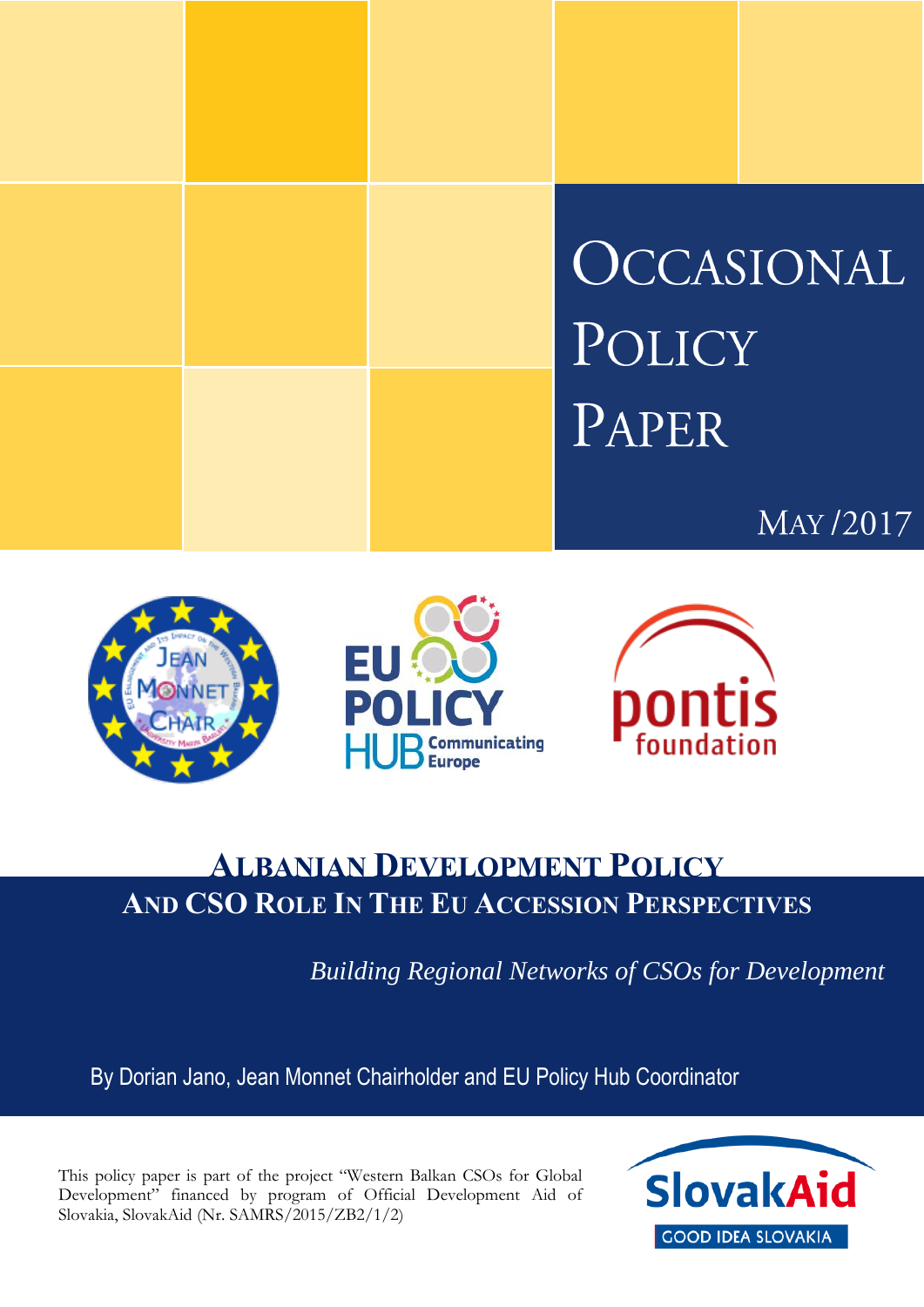The **J**ean **M**onnet **C**hair at **U**niversity **M**arin **B**arleti is committed to teaching and research as well as promotion of a constructive debate among academics, policy makers, practitioners and civil society experts on issues related to European integration of the Western Balkans. The aim is to re-vitalize academic research and policy debate on the new EU enlargement policy towards the remaining countries of the Western Balkans (WB) through a multidisciplinary approach and through dissemination and communication activities.

# ALBANIAN INTERNATIONAL DEVELOPMENT POLICY AND CSO ROLE IN THE EU ACCESSION PERSPECTIVES

*Building Regional Networks of CSOs for International Development*

**Author**: Dr. Dorian Jano, Jean Monnet ChairHolder at Marin Barleti University, Coordinator of EU Policy Hub

May 2017

#### **Acknowledgements:**

The content of this publication is the sole responsibility of the author and can in no way be taken to reflect<br>the views of the institutions supporting the study. the views of the institutions supporting the study.

The author would like to thank all the experts and civil society members for their cooperation. A very special appreciation goes to Marián Čaučík for his guidance, comprehensive detailed comments, genuine feedbacks and the useful examples.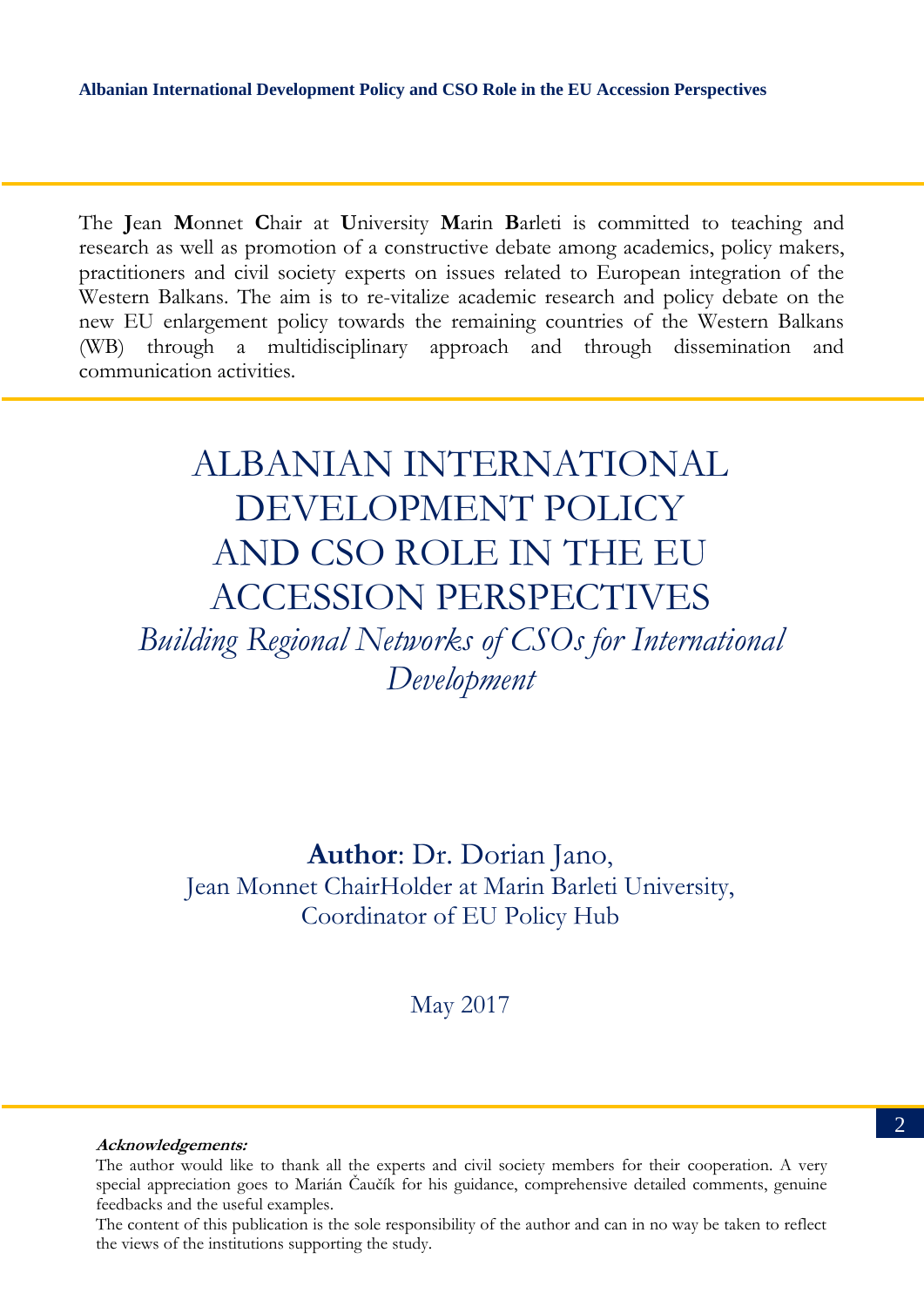## **1. Introduction**

 $\overline{a}$ 

In the context of opening EU accession negotiations, Albania need to be prepared to adopt and implement development cooperation and humanitarian aid policies as part of chapter 30 on External Relations. Development cooperation and humanitarian aid policy, is one of the core policies of EU external action, alongside of the foreign, security and trade policies. Since the Lisbon Treaty, the development policy is separated from humanitarian aid, and now they are recognized as EU external policies on their own right with distinct respective EU commissioners. The primary objective of European development policy is to eradicating poverty, ensuring sustainable development and promoting democracy and peace worldwide, though nine priority intervention area: trade and regional integration, environment and natural resources, infrastructure, energy, rural development, governance, democracy and human rights, peace and security, human development, social cohesion and employment. <sup>1</sup>The main instrument for the provision of development aid, is the European Development Fund which is funded by the Member States and does not fall under the EU general budget.<sup>2</sup> Whereas, the European humanitarian aid policy is outline in the European Consensus on Humanitarian Aid and follows the fundamental principles of neutrality, humanity, independence, impartiality and respect of international humanitarian law when acting in response to humanitarian crises and disasters.<sup>3</sup> The main instrument is the EU Civil Protection Mechanism that coordinates assistance from the participating states to any country in the world that is affected by natural or man-made disasters.<sup>4</sup>

As with other EU policies, development cooperation and humanitarian aid are reflected in the *acquis*, thus requiring accession countries to comply with EU legislation and international commitments, to ensure the capacity to participate, to finance and to implement international development assistance. Yet, during the

 $1$  EU Commission (2016) Assessing the 2005 European Consensus on Development and accompanying the initiative "Proposal for a new European Consensus on Development" Strasbourg, 22.11.2016 SWD(2016) 387 final. See also the official site of the Directorate General for International Cooperation and Development (DG DEVCO[\) http://ec.europa.eu/europeaid/sectors/sectors\\_en](http://ec.europa.eu/europeaid/sectors/sectors_en)

<sup>&</sup>lt;sup>2</sup> For more see European Development Fund (EDF) [http://ec.europa.eu/europeaid/funding/funding](http://ec.europa.eu/europeaid/funding/funding-instruments-programming/funding-instruments/european-development-fund_en)[instruments-programming/funding-instruments/european-development-fund\\_en](http://ec.europa.eu/europeaid/funding/funding-instruments-programming/funding-instruments/european-development-fund_en)

<sup>&</sup>lt;sup>3</sup> For more see European Consensus on Humanitarian Aid [http://ec.europa.eu/echo/who/humanitarian-aid](http://ec.europa.eu/echo/who/humanitarian-aid-and-civil-protection/european-consensus_en)[and-civil-protection/european-consensus\\_en](http://ec.europa.eu/echo/who/humanitarian-aid-and-civil-protection/european-consensus_en)

<sup>4</sup> For more see Civil Protection Mechanis[m http://ec.europa.eu/echo/what/civil-protection/mechanism\\_en](http://ec.europa.eu/echo/what/civil-protection/mechanism_en)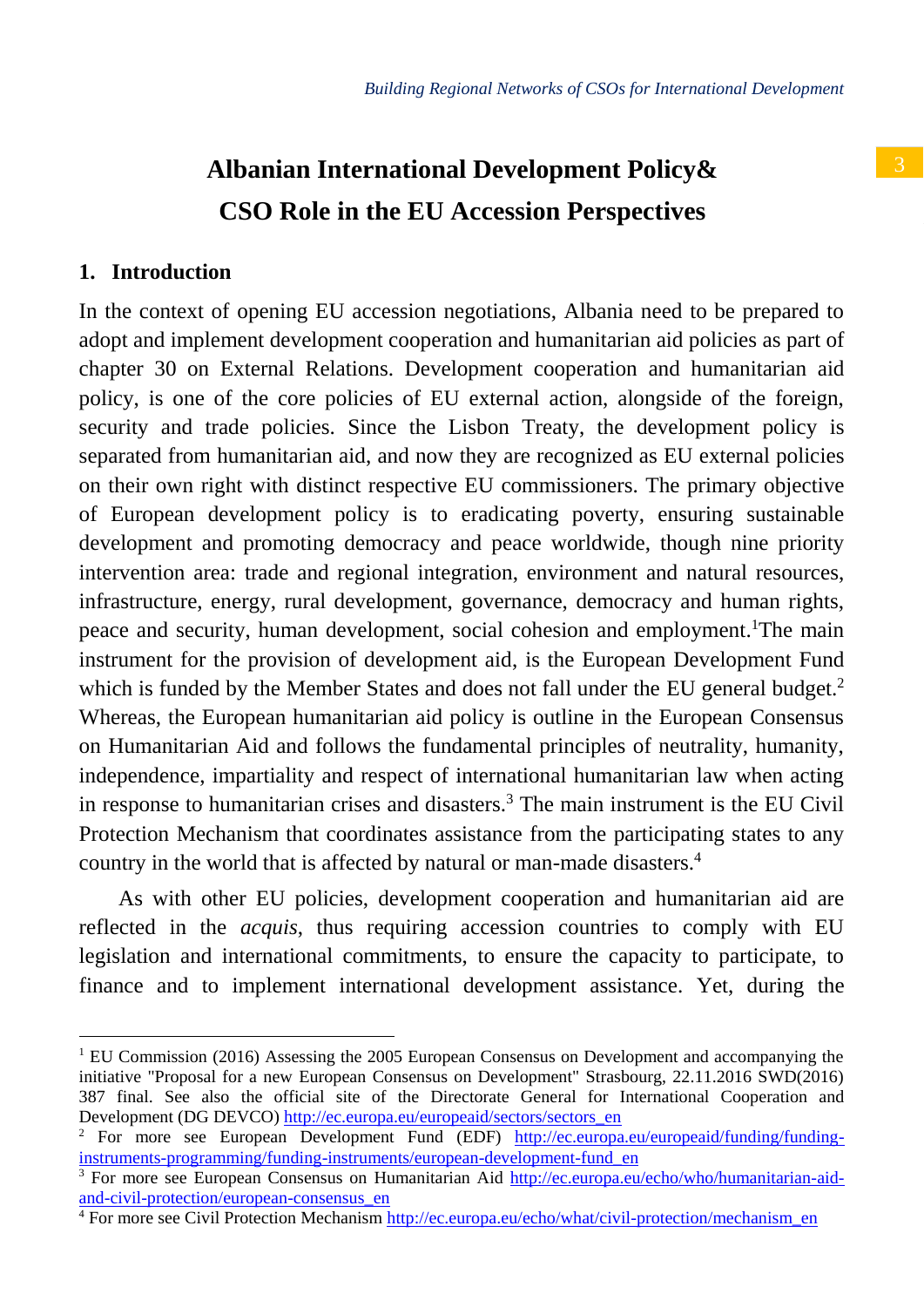accession negotiation process as shown by previous enlargements, the development policy and humanitarian aid policy is a 'soft' *acquis* with few well defined rules and procedures, and it was not one of the main conditions of high priority for EU membership, making it a comparatively 'easy task' for both parties to come quickly to an agreement during the EU accession negotiation. The international development and humanitarian aid policy has relatively low salience, and the EU adaptational pressures could be classified as 'mild' and being of low intensity, 5 thus probably leading to fast agreement on 'papers' but with difficulties on how to implement it latter. Moreover, the previous experience of being only a recipient and not a donor country, with no organizational structures and strategies, have the risk that the adopted policies and the institutions set-up to not function properly or on the same understanding as in other EU countries. Thus, any social learning model<sup>6</sup> is relevant to be considered in the area of international development policy at the EU accession process, firstly because of the very little legally binding development *acquis* and consequently the very little possibilities for direct and strong EU conditionality, and secondly because of the normative stance of the policy, the dense interactions between member states and EU institutions, and the strong presence of potential norm entrepreneurs in the policy area.<sup>7</sup> The various 'social learning' exercises may include special meetings between the candidate countries and the EU's development partners and various training seminars for the candidate states' officials organized by some member states, or more systematic approach of knowledge transfer and partnership programs (such as Official Development Assistance in Central Europe - ODACE, Emerging Donors Initiative - EDI). 8

With regards to international development and humanitarian assistance, Albania above all needs to switch from an aid-recipient country to an effective active participant in providing development and humanitarian assistance to less developed countries. Today, Albania as most Western Balkan countries, do not have experience of providing aid to other developing countries, except for limited *ad hoc* actions and

<sup>5</sup>Henriksson, P. T. (2015) "Europeanization of Foreign-Aid Policy in Central and East Europe: The Role of EU, External Incentives and Identification in Foreign-Aid Policy Adoption in Latvia and Slovenia 1998– 2010", *Journal of European Integration*, 37: 4, p. 434.

<sup>6</sup> For a more theoretical argument on social learning model and its application on development policy in the Western Balkan countries see Jano, D. (2016) "Challenges of Western Balkans to Implement EU Policies of Development Cooperation" in *International Conference Booklet Development and Democracy: Sustainable World with No One Left Behind,* Pontis Foundation, Bratislava.

<sup>7</sup> Lightfoot, S. &Szent-Iványi, B. (2014) "Reluctant donors? The Europeanization of international development policies in the new member states", *Journal of Common Market Studies*, 52(6), p. 1258.

<sup>8</sup>Henriksson, P. T. (2015), *op. cit.*, p. 438; Szent-Iványi, B. & Lightfoot, S. (2015) *New Europe's New Development Aid,* New York, Routledge, p.86-89.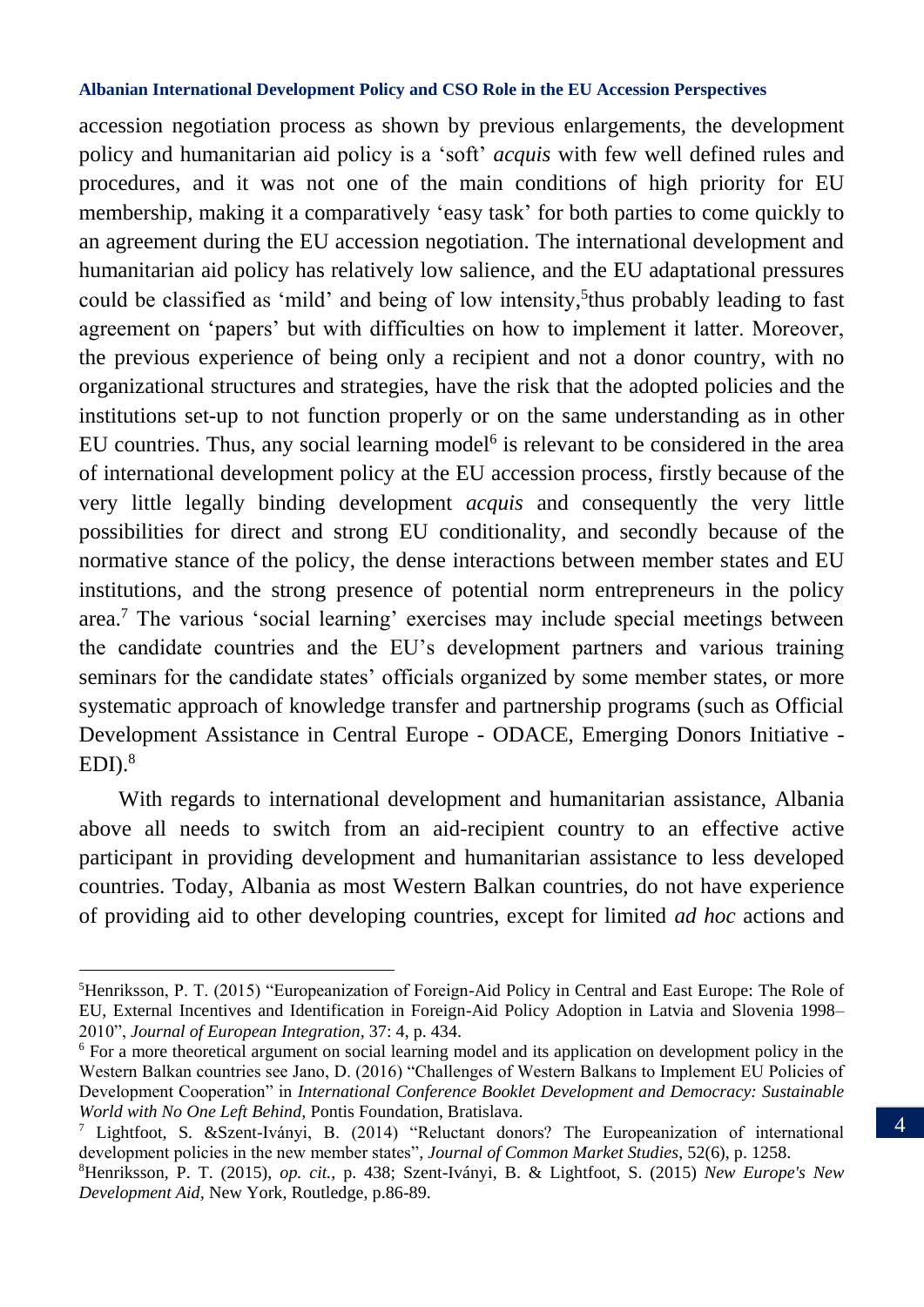## *Building Regional Networks of CSOs for International Development*

interventions in response to natural disasters. Albania needs to prepare for establishing its international development cooperation and humanitarian aid strategies as there is no unique model on the cooperation with developing countries. Moreover, the involvement of civil society in this process is crucial in addressing global justice, solidarity and international development. Additionally, trade unions or faith organizations should also give attention to development issues.<sup>9</sup> Acknowledging the weakness of the civic sector in Albania it would be wisely to build on regional networks of civil society organizations (CSOs) for international development, especially with those countries that recently went through similar processes and have been contributing to Albania. Regional networks of CSOs are the first and best mechanisms for advocacy activities with public institutions as well as for the implementation of the country's international development policy latter.

In this context, the overall aim of this policy paper is to present the current Albanian situation on international development and humanitarian aid and compare it with the best practices from other countries of the region. An emphases will be put at the critical role that civil society had to plays in international development policy at the European context,<sup>10</sup>as well as trying to identify the possibilities and challenges of integrating Albanian CSO into the regional civil society cooperation and networks for international development.

## **2. Albania's preparation on International Development Policy and Humanitarian Aid in the context of EU Accession Negotiation**

Albania is a recipient of foreign aid and has neither a policy framework nor administrative structures for development and humanitarian aid policies. Yet, some positive steps have been taken towards starting the preparation on development policy and humanitarian aid in the context of EU Accession.

Albania is a signatory of the Millennium Declaration and supports the Monterrey Consensus on development financing.<sup>11</sup> It has provided limited *ad hoc* aid to non-EU countries in response to natural disasters. There is no dedicated budget for humanitarian aid or agency administering humanitarian aid. Law Nr. 9900, dated 10.04.2008 "On the State Material Reserves" envisions the provisions in the field of

<sup>9</sup> The involvement of faith organizations is relevant given they have their international networks and focus on the today SDGs in global justice and solidarity. In this aspect, Albania could contribute on Religious Tolerance or as it has been said by Pope Francis during his visit in Albania, the Religious Brotherhood.

<sup>10</sup> For the general theoretical argument see: Lister, M. and Carbone, M. (2006) "Integrating Gender and Civil Society into EU Development Policy", in *New Pathways in International Development: Gender and civil Society in EU Policy*, Lister, M. & Carbone M. (eds), Aldershot: Ashgate, pp. 1-16.

 $11$  COM (2010) 680, Analytical Report accompanying the Commission Opinion on Albania's application for membership of the European Union, Brussels, 9/11/2010, p. 115-116.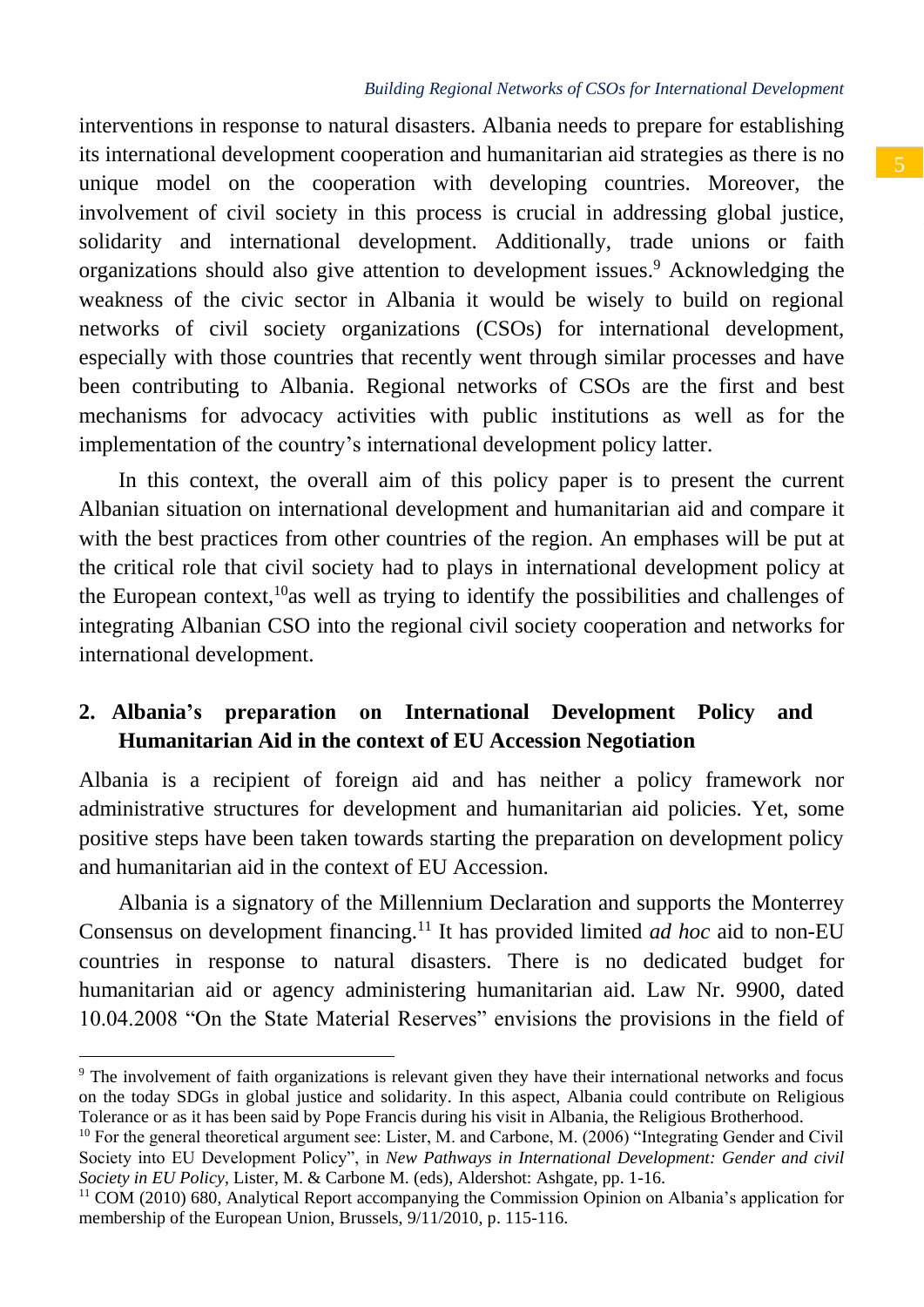humanitarian aid. The Council of Ministers takes *ad-hoc*, case-by-case decisions to make contributions in cases of international natural disasters and civil emergencies.

<span id="page-5-0"></span>**Box 1: Ad-hoc Decisions of the Council of Ministers for international natural disasters and civil emergencies 2013 -2016**

*• Decision of Council of Ministers No. 43 of 23.01.2013 "On extra budget for 2013 to the Ministry of Foreign Affairs", providing humanitarian aid (\$ 100.000) to Turkey for the accommodation of Syrian refugees. Official Journal No. 6*

*• Decision of Council of Ministers of 19.03.2014 "Granting Financial Assistance to Municipality of Presevo for its Maternity" (EUR 50,000)*

*• Decision of Council of Ministers No. 295 of 22.5.2014 "Participation of the Armed Forces of the Republic of Albania on a humanitarian mission to deal with the situation created by floods in Bosnia-Herzegovina"*

*• Decision of the Council of Ministers No. 631 of 10.01.2014 "On Granting Financial Aid by the Albanian Government for the Governments of Bosnia-Herzegovina and Serbia to Relief the Effects of Damage Caused by Floods in May 2014", Official Journal no 156*

*• Decision of the Council of Ministers No. 697 of 08.06.2015 "On Granting Financial Aid by the Albanian Government for the Governments of the Republic of Macedonia, to Relief the Effects of Damage Caused by Floods in August 2015, in Tetovo", Official Journal No. 144*

*• Decision of the Council of Ministers No. 600 of 31.08.2016 "On Granting Financial Aid by the Albanian Government for the Governments of the Republic of Macedonia, to Relief the Effects of Damage Caused by Floods in August 2016", Official Journal 166*

| Year | <b>Amount</b>                           | <b>County</b>                    | <b>Reason</b>                                        |
|------|-----------------------------------------|----------------------------------|------------------------------------------------------|
| 2016 | <b>EUR 100,000</b>                      | Macedonia                        | Relief for the flood affected areas                  |
| 2015 | <b>EUR 50,000</b>                       | Macedonia                        | Relief for the flood affected areas<br>in Tetovo     |
| 2014 | 100,000<br><b>EUR</b><br>x <sub>2</sub> | Serbia<br>Bosnia and Herzegovina | Relief to cope with the aftermath of<br>the flooding |
| 2014 | <b>EUR 50,000</b>                       | Serbia                           | Maternity Hospital of Presevo                        |
| 2013 | <b>USD 100.000</b>                      | Turkey                           | Accommodation of Syrian refugees                     |

#### **Table 1: The Albanian Humanitarian Aid (2013 - 2016)**

Source: Data from the Decisions of the Council of Ministers. Se[e Box 1](#page-5-0)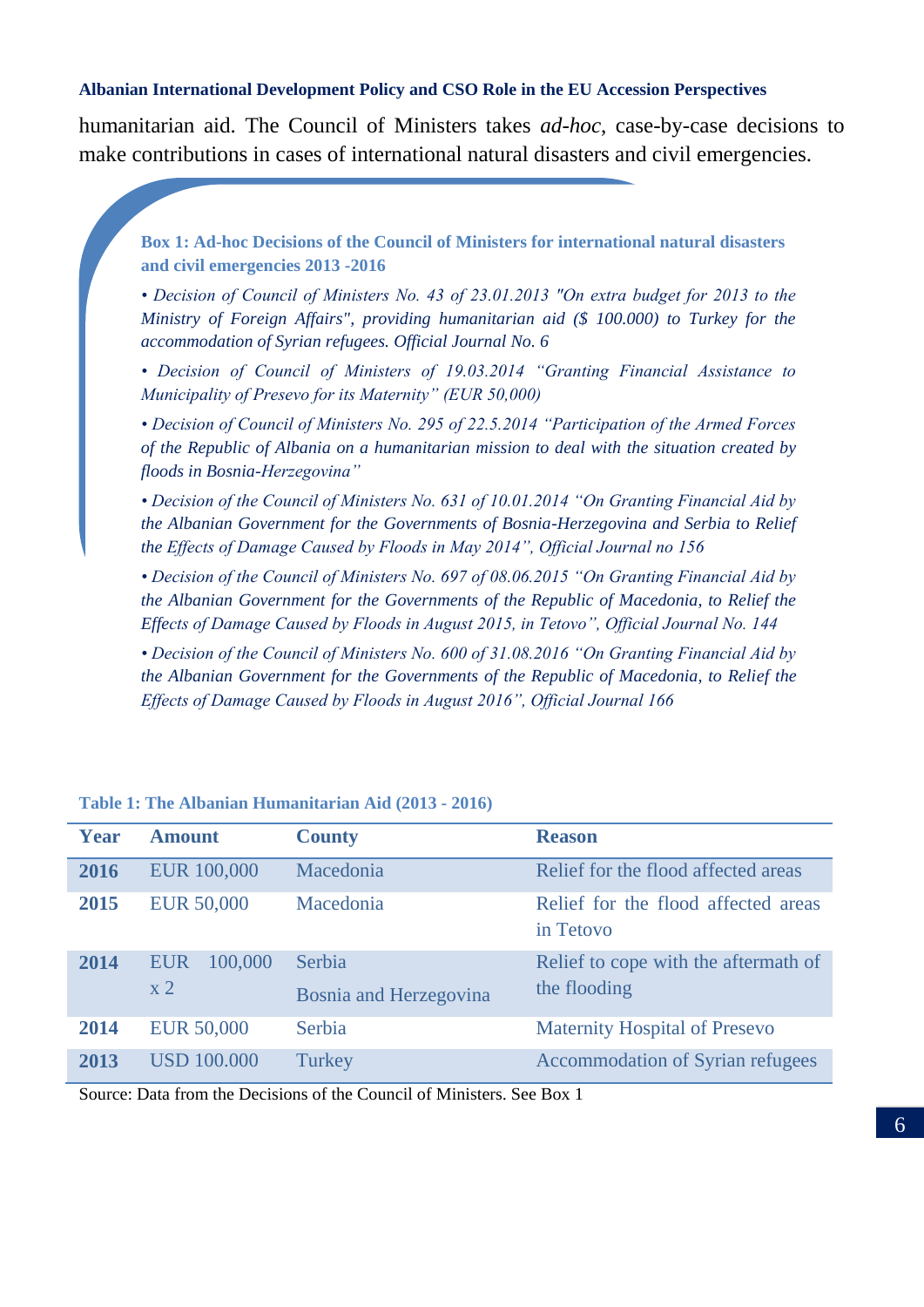Albania will have to adopt a legal and material framework to cover humanitarian aid to non-EU countries and civil protection aid to Member States and non-EU countries in accordance with the principles already adopted by the Union, notably Regulation 1257/96.The country needs to join the EU Civil Protection Mechanism.<sup>12</sup>

In 2012, the Ministry of Foreign Affairs assigned one person to follow issues related to EU development policy and humanitarian aid (COM 2012). According to the National Plan for European Integration, the Ministry of Foreign Affairs in cooperation with the Ministry of Economic Development, Tourism, Trade and Entrepreneurship, have planned for 2018 to draft the strategic document on "Aid for development policy and humanitarian aid".<sup>13</sup>The draft should be part of Albania's foreign policy, clearly formulating the country's specific interests and preferences in the field of development cooperation considering the quantity and quality of aid, the thematic and geographical focus and the scope of aid based on the EU development's objectives, common values and principles.<sup>14</sup> Moreover given the critical role that civil society plays in development policy in other countries from Central Eastern Europe, the draft should have any type of recognized framework for national non-governmental organizations aiming to provide assistance in third countries, as well as mechanisms for a positive awareness-raising effect among the population.

On 6<sup>th</sup> of December 2016, consultative meeting has been organized by the Ministry of Integration with representatives of other ministries (mostly heads of the Interinstitutional Working Group on European Integration) on the draft of National Plan for European Integration 2017-2020 regarding Chapter 30, yet it has neither shown interest by Albanian CSO and interest groups nor has its focus been on development policy and humanitarian aid.<sup>15</sup> Some workshops and trainings on issues related to compliance with the EU approach for chapter 30 has been organized with the

[http://www.integrimi.gov.al/files/documents\\_files/FZ\\_Nr12-Viti2017\\_VKM42\\_date25.1.2017.pdf](http://www.integrimi.gov.al/files/documents_files/FZ_Nr12-Viti2017_VKM42_date25.1.2017.pdf)

 $\overline{\phantom{a}}$ 

 $12$  COM(2016) Albania 2016 Report Accompanying the document Communication from the Commission to the European Parliament, the Council, the European Economic and Social Committee and the Committee of the Regions 2016 Communication on EU Enlargement Policy, Brussels, 9.11.2016 SWD(2016) 364 final COMMISSION STAFF WORKING DOCUMENT {COM(2016) 715 final}, p.84

<sup>&</sup>lt;sup>13</sup> This is the first time the National Plan for European Integration envisions such a strategic document See: National Plan for European Integration 2017–2020, January 2017, available at

<sup>&</sup>lt;sup>14</sup> For example Croatia defined its strategic thematic and geographic goals related to development cooperation in 2013. Geographically, Croatia wants to be present primarily in South-East Europe (with a focus on Bosnia and Herzegovina), the Southern Mediterranean (Morocco, Tunisia and Syria) and Afghanistan. Thematically, Croatia wants to focus on education, public health, tourism and the development of civil society. See: Bosanac, Gordan (2013) "Development Cooperation in the Youngest EU Member State: About Challenges and Chances in Croatia", Trialog: A Bulletin on EU Enlargement and NGDOs N° 10.

<sup>&</sup>lt;sup>15</sup> Report on the Public Consultation on the National Plan for European Integration 2017 - 2020, Ministry of European Integration, available at http://www.integrimi.gov.al/files/documents files/17-02-17-02-43-[47Raport\\_per\\_takimet\\_konsultative\\_te\\_PKIE\\_2017-2020.pdf](http://www.integrimi.gov.al/files/documents_files/17-02-17-02-43-47Raport_per_takimet_konsultative_te_PKIE_2017-2020.pdf)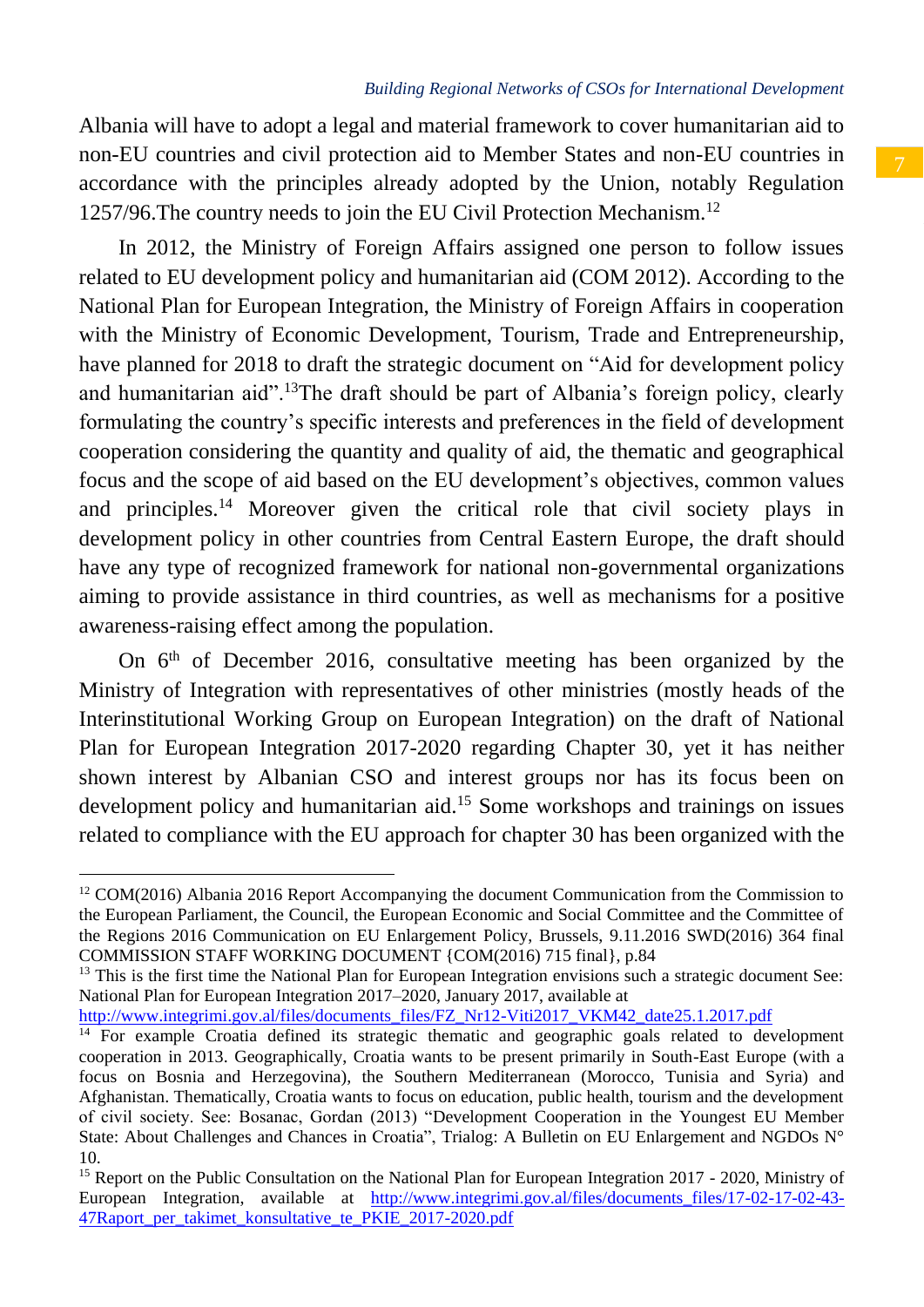support of GiZ or SMEI project, yet the focus has been the EU common commercial policy not the development policy and humanitarian aid.<sup>16</sup>

Today, Albania remains at an early stage of EU preparation, with no legislative changes, policy framework, administrative structures and capacities in development policy or humanitarian aid. In addition to state preparations, the change from recipient to donor of external assistance will require also the active support of a more informed civil society.<sup>17</sup>

## **3. The Case of other Western Balkan countries dealing with International Development Policy and Humanitarian Aid in the context of EU Accession Negotiation**

In the case of Albania, it is relevant and useful for the upcoming years to examine and draw lessons from the previous experience of other Western Balkan countries dealing with development policy and humanitarian aid in the context of EU Accession Negotiation.

With the exception of Croatia which is an EU member state, the other Western Balkan countries are yet aid recipient and they have limited legislation and relevant administrative structures on development policy.<sup>18</sup> So far, they have only provided limited *ad hoc* humanitarian aid on a case-by-case basis, notably in response to natural disasters. There is a need for the accession countries from the Western Balkans to setup a governmental unit in charge and competent for development cooperation and humanitarian aid, often within the Ministry of Foreign Affairs, that is equipped technically and with personnel to monitor, plan and coordinate development cooperation and humanitarian aid. Even in the case of Croatia, alignment with EU development policy was completed only on 2011, the date when it was decided that Croatia will become an EU member state; the National Strategy of Development

<sup>&</sup>lt;sup>16</sup> For example 1) Workshop for IIWGs on Chapter 30, Training Dates: 24 May 2011, Number of participants 11; 2) Workshop on Chapter 30: External Relation, organised by Albanian School on Public Administration and SMEI3 project, Training date 25 November 2014; 3) Training of the preparatory work for the drafting of the Task Plan for Chapter 30 organised on 7.07.2016 with the support of German *Gesellschaftfür Internationale Zusammenarbeit* (GiZ). See respectively: Support to the Albanian Ministry of European Integration – SMEI II, Delegation Agreement No: 2009/212-033 (IPA 2008) Final Report – Draft, 1 September 2009 – 30 September 2011, p.82;Annual Progress Report 2014, Albanian Contribution – Input II, May – September 2014, p.7; Albanian Contribution - Input II to Annual Report of European Commission 2016, May - September 2016, p. 483.

<sup>&</sup>lt;sup>17</sup> COM (2010) 680, Analytical Report accompanying the Commission Opinion on Albania's application for membership of the European Union, Brussels, 9/11/2010, p. 115-116.

 $18$  For a detail analysis on the Western Balkans readiness to EU Development Cooperation Policy see: Jano, D. (2016), *op. cit.*, p. 80 – 82.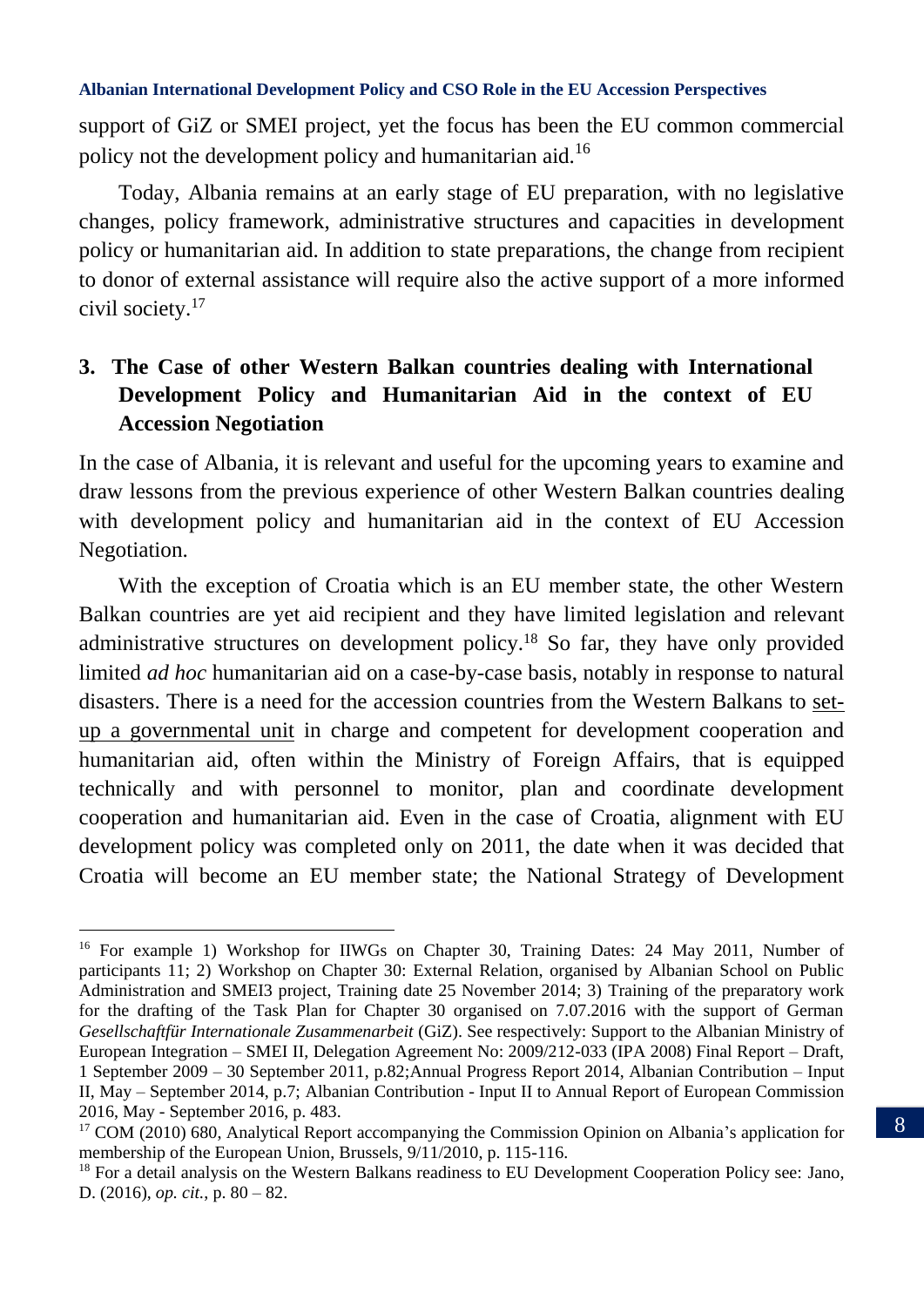## *Building Regional Networks of CSOs for International Development*

Assistance was adopted and the Department for International Development Cooperation increased to 5 experts which were being trained regularly, yet Croatia had to continue strengthening its financial and administrative capacity in the area of development policy and humanitarian aid. <sup>19</sup> In 2014, the Directorate for Global Development Policy, Development Cooperation and Humanitarian Aid Abroad was established within the Directorate-General for Multilateral Affairs and Global Issues of the Ministry of Foreign and European Affairs having a division for planning and another one for implementation of development policy and humanitarian aid.<sup>20</sup> From November 2012, Croatia has established an Interagency Working Group for Development Cooperation and Humanitarian Aid with members from state administration bodies, representatives of the public sector, civil society, private sector and the academic community, with the aim to establish the framework of development policy in line with international policies, to ensure coherence of development policy at national level and to propose guidelines to strengthen the effectiveness of development cooperation project.<sup>21</sup>Montenegro has established a Directorate General for Economic and Cultural Cooperation (DGECC), within the Ministry of Foreign Affairs and European Integration, which is acquiring the administrative capacities and responsibilities for implementing development and humanitarian aid policy, and more specifically collecting data on provided aid, preparing the methodology of calculating its value and will aim at establishing the legal framework for operations.<sup>22</sup> In June 2015, Montenegro became a participating state to the Union Civil Protection Mechanism (Law Ratifying the Agreement between Montenegro and the European Union on the participation of Montenegro in the EU Civil Protection Mechanism, Official Gazette of Montenegro – International Agreements 3/15), with 10 employees in the Section for Civil Protection and Humanitarian Aid, which is in charge of affairs related to humanitarian aid. In 2010, as part of the Ministry of External Affairs a Unit for humanitarian and development aid was established in Macedonia with two state officials responsible for its activities. Yet, as interviews with Macedonian civil society representative witness, the unit has not been functional, with no adequate trained staff

<sup>&</sup>lt;sup>19</sup> Commission Staff Working Paper, CROATIA 2011 PROGRESS REPORT, SEC(2011) 1200 final, Brussels, 12.10.2011, p.62-63

<sup>&</sup>lt;sup>20</sup> See: Croatia: Policy Framework, available at [http://ec.europa.eu/europeaid/sites/devco/files/hr-dp-july-](http://ec.europa.eu/europeaid/sites/devco/files/hr-dp-july-2016_en.pdf)[2016\\_en.pdf](http://ec.europa.eu/europeaid/sites/devco/files/hr-dp-july-2016_en.pdf)

 $\frac{21}{21}$  See: Questionnaire for EU-PCD report 2015: Contributions from member states – Croatia, available at [https://ec.europa.eu/europeaid/sites/devco/files/reply-croatia\\_en.pdf;](https://ec.europa.eu/europeaid/sites/devco/files/reply-croatia_en.pdf) and also Croatia: Policy Framework, *op. cit.*

<sup>&</sup>lt;sup>22</sup> European Commission (2014) Screening report. Montenegro: Chapter 30 – External relations, WP enlargement + countries negotiating accession to EU, MD 1/14. 16.01.14, available at [http://ec.europa.eu/enlargement/pdf/montenegro/screening\\_reports/screening\\_report\\_montenegro\\_ch30.pdf](http://ec.europa.eu/enlargement/pdf/montenegro/screening_reports/screening_report_montenegro_ch30.pdf)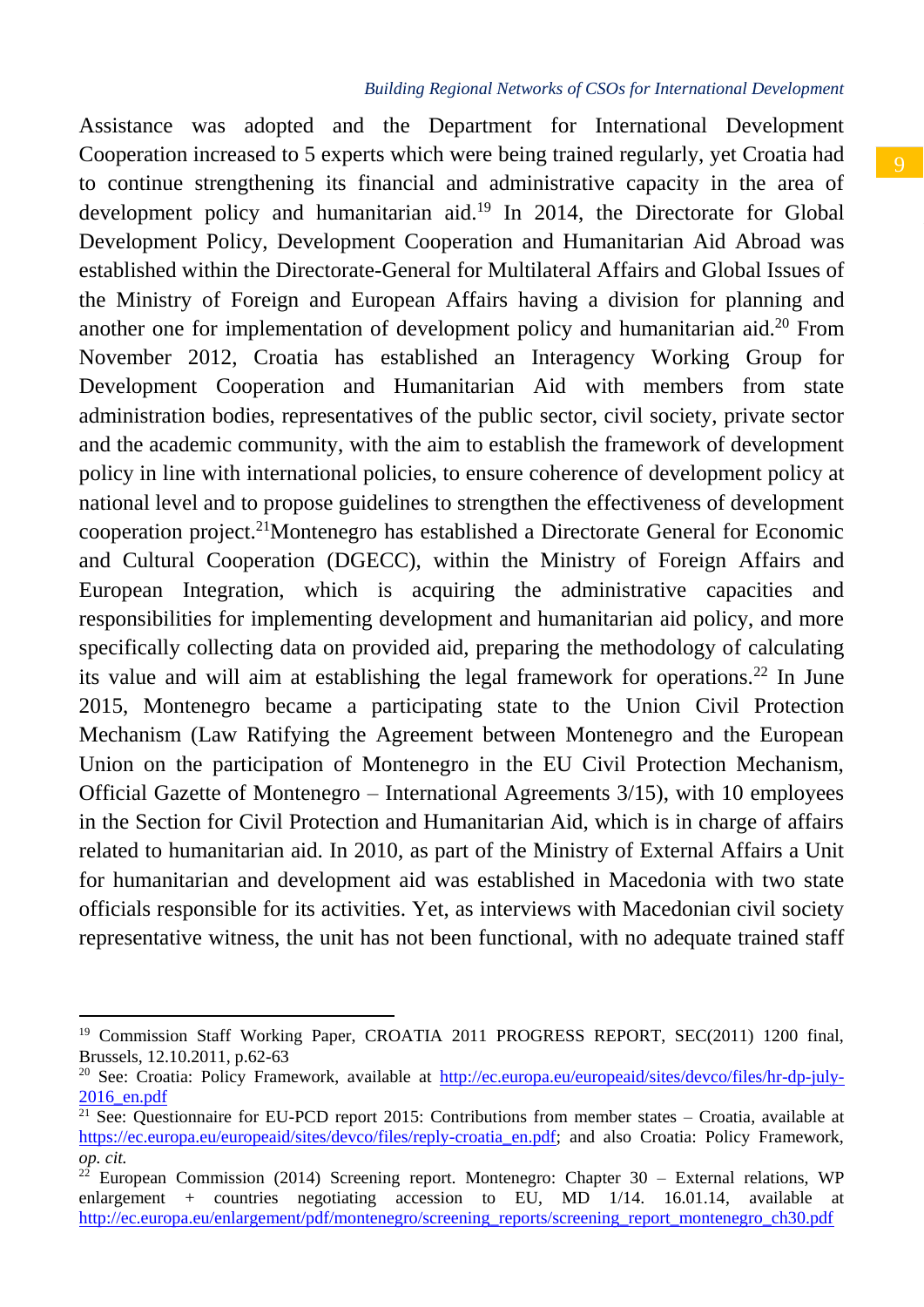who have knowledge and willingness to cooperate with civil society.<sup>23</sup>Serbia had plan but is postponing the creation of a unit in the Ministry of Foreign Affairs dealing with development and humanitarian aid, as well as the appointment of a National Coordinator for coordination development and humanitarian assistance that would consolidate and fully coordinate the work of all competent state authorities and institutions.<sup>24</sup>

With regards to the policy framework or sectorial regulation, Croatia adopted in 2008 the law on Development Cooperation and Humanitarian Aid Abroad (Official Gazette No. 146/2008) and in February 2009 the first National Strategy for International Development Cooperation and Humanitarian Aid 2009-2014 (Official Gazette No. 24/2009), which has been updated in September 2015 for the period 2015-2020 and is key component in Croatian foreign policy. <sup>25</sup> Montenegro on 30 July 2016 amended the Law on Protection and Rescuing, to ensure more comprehensive alignment with the acquis in the area of civil protection, including better management and coordination in protection and rescue, system financing, and so on; it has also plans to adopt the Law on Development Cooperation and Humanitarian Aid by the end of 2017, which will ensure alignment with the EU *acquis*. <sup>26</sup> Serbia is planning on the adoption of new or amending the existing law on foreign affairs, which should define the competence of development policy at the Ministry of Foreign Affairs; It has also envision the establishment of an inter-ministerial working group that would prepare draft a law on development policy and humanitarian aid, as well as to develop a strategy and action plans. Yet, these documents have been postponed and the current draft of the new Law on Foreign Affairs contains a single reference to development and humanitarian aid in its preamble thus it is more probable that further practical arrangements related to the provision of development and humanitarian aid to developing countries will be specified in by-laws and regulations.<sup>27</sup>In Macedonia, the provisional deadline for

 $\overline{\phantom{a}}$ 

 $23W$ ritten Communication – Questionnaire with Macedonian civil society representative, 13 March 2017. <sup>24</sup> See the revised National Plan for the adoption of the Acquis, p.1337 available at [http://seio.gov.rs/upload/documents/nacionalna\\_dokumenta/npaa/NPAA\\_2016\\_revizija\\_srp.pdf](http://seio.gov.rs/upload/documents/nacionalna_dokumenta/npaa/NPAA_2016_revizija_srp.pdf)<br><sup>25</sup> Available at the central public counselling web portal "e-

<sup>25</sup> Available at the central public counselling web portal "e-Counselling" <https://esavjetovanja.gov.hr/ECon/MainScreen?entityId=1147>

<sup>&</sup>lt;sup>26</sup> See: Action Plan on the remaining preparations in relation to legislation alignment, as well as alignment of international treaties with the acquis and improvement of administrative and control capacities to ensure full implementation and enforcement of the acquis from the day of accession: Chapter  $30 -$  External Relations, Government of Montenegro, 20 October 2016, p.7

<sup>27</sup> Badan, Oana R. (2014) TRIALOG Country Paper SERBIA, October 2014, Vienna, p.11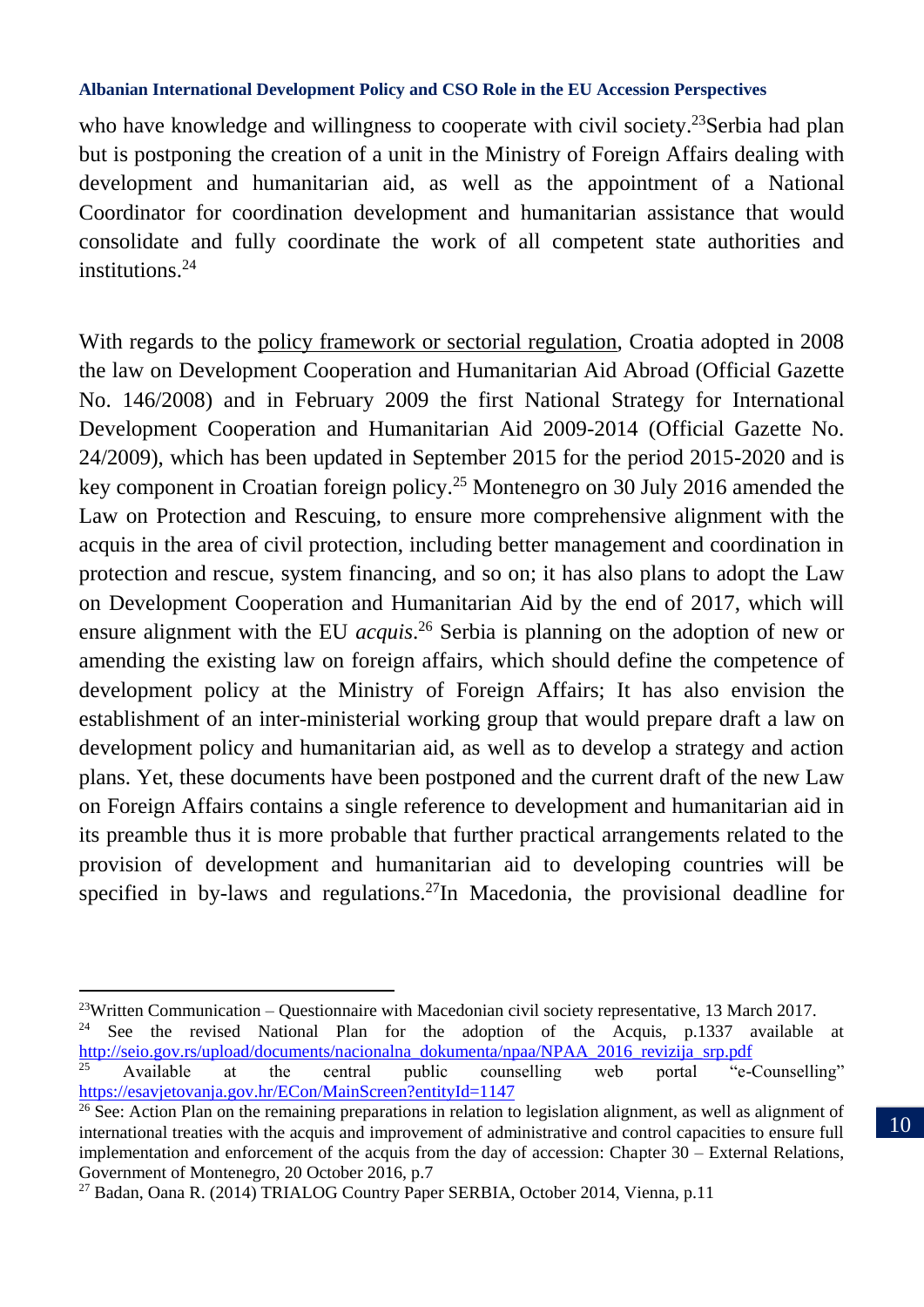adoption of the Law on the Implementation of the Development Policy has been postponed for 2017.<sup>28</sup>

With regards to administrative and operational capacity building some study visits and seminars with peers from EU member states have been organized. E.g. the Ministry of Foreign Affairs and European Integration in Montenegro, has convened two meetings on December 2015 of an informal inter-ministerial working group for humanitarian and development assistance, were representatives of Croatian and Slovenian government were invited to participate and, within two seminars, to share their knowledge and experience on the methodology and practices of EU member states in the area of development and humanitarian aid. $29$  Macedonia, also send two diplomats from the Ministry of Foreign Affairs to participate in a study visit to Slovenia and Croatia with the aim of introducing the Slovenian and Croatian political and institutional organization of the development cooperation and humanitarian aid, enabling exchange of experience for the process of negotiations for Chapter 30, as well as for the challenges in the course of the implementation of the development cooperation.<sup>30</sup>

With regards to civil society engagement in the context of EU accession negotiations on chapter 30, Studies giving an overview of the civil society situation and their involvement in the negotiation process of the development cooperation issues, have been undertaken by the *Trialog* project, for Croatia, Serbia, Montenegro and Macedonia (for Albania the country report is yet to come).<sup>31</sup>A best practice is the *briefing meetings* with CSOs organized by the Serbian Office for Cooperation with Civil Society in cooperation with the negotiation team for EU accession, with the aim of informing representatives of civil society on the main issues and details of the bilateral screening process for chapters 30 (24 CSOs representative were present in the

<sup>&</sup>lt;sup>28</sup> National Programme for Adoption of the Acquis (NPAAA) Revision 2016, Government of the Republic of Macedonia, Secretariat for European Affairs, p. 271

 $29$  See: Action Plan on the remaining preparations in relation to legislation alignment, as well as alignment of international treaties with the acquis and improvement of administrative and control capacities to ensure full implementation and enforcement of the acquis from the day of accession: Chapter  $30 -$  External Relations, Government of Montenegro, 20 October 2016, p.7

<sup>&</sup>lt;sup>30</sup> National Programme for Adoption of the Acquis (NPAAA) Revision 2016, Government of the Republic of Macedonia, Secretariat for European Affairs, p. 271

<sup>&</sup>lt;sup>31</sup> See TRIALOG country papers series available a[t http://www.trialog.or.at/country-papers-3.](http://www.trialog.or.at/country-papers-3) Access on 30 March 2017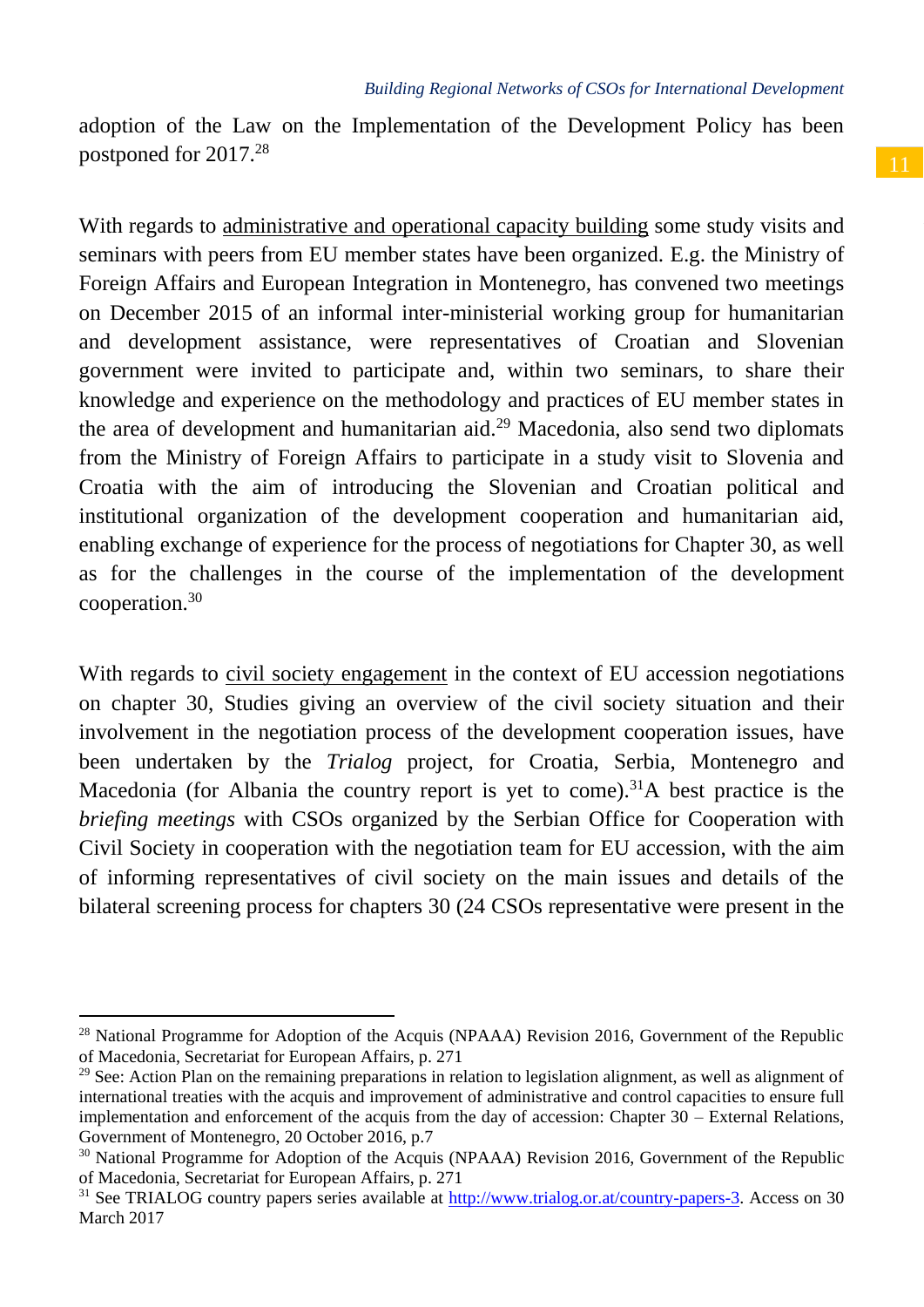briefing).<sup>32</sup> The use of ICT is also an efficient way of informing in real time about the status of the negotiations. For example Serbia used public web streaming posted on the ministry official website for the explanatory screening on Chapter 30 on External Relations which was attended by nine CSO representatives, (out of more than 500 CSO representatives attending web streaming of explanatory screening for all negotiation chapters – less than 2%) from seven different organizations (European Policy Centre, United Trade Unions Independence, Native Land/Rodnagruda, Confederation of autonomous trade union of Serbia, Modern youth, Balkan Security Agenda, Club of students of the Faculty of Security). <sup>33</sup>Inclusion of civil society representatives as fully fledged members of the negotiating working groups, alongside other members from the public administration, represents another alternative of active involvement in the process of drafting regulation and designing public policies. In Montenegro, the working group on chapter 30 comprises 24 members out of which 2 come from the civil society.<sup>34</sup> Moreover, there has been incentives and dialogue between the government and civil society in Montenegro encouraging the development of civil society to collaborate with international NGOs and active engagement in humanitarian aid abroad.<sup>35</sup> Another effective platform for wide participation and monitoring EU negotiation process has been the National Conventions on the European Union (NCEU) gathering many CSOs into working groups which operates as a permanent body for thematically structured debate among all stakeholders and for the formulation of opinions and recommendations. In Serbia, the working group on external relations (and Foreign, security and defence policy) gathered 23 members from 19 organization  $(0.3\%)^{36}$  coming from civil society, academia, business and the

 $32$  See: Annual report on the participation of CSOs in the negotiation process for the accession of the Republic of Serbia to the European Union in 2014, Office for Cooperation with Civil Society, The Republic of Serbia Government, p.3

<sup>33</sup> See: Badan, Oana R. (2014) TRIALOG Country Paper SERBIA, October 2014, Vienna, p.16.

Office for Cooperation with Civil Society (2014) Annual Report on the participation of CSOs in the negotiation process for the accession of the Republic of Serbia to the European Union, The Republic of Serbia Government, available at: [http://civilnodrustvo.gov.rs/media/2014/06/Report-on-CSOsparticipation](http://civilnodrustvo.gov.rs/media/2014/06/Report-on-CSOsparticipation-in-negotiating-process-in-Serbia.pdf)[in-negotiating-process-in-Serbia.pdf](http://civilnodrustvo.gov.rs/media/2014/06/Report-on-CSOsparticipation-in-negotiating-process-in-Serbia.pdf)

<sup>&</sup>lt;sup>34</sup> See: Chapter 30 - Working Group[, http://www.eu.me/en/30/item/337-chapter-30-working-group](http://www.eu.me/en/30/item/337-chapter-30-working-group)

<sup>&</sup>lt;sup>35</sup>In September 2016, the first event on international development and humanitarian aid organised by Montenegrin NGO included representative of the Ministry of Foreign Affairs and European Integration to share information on the Government's progress in establishing the system for humanitarian aid and development cooperation. See: Action Plan on the remaining preparations in relation to legislation alignment, as well as alignment of international treaties with the acquis and improvement of administrative and control capacities to ensure full implementation and enforcement of the acquis from the day of accession: Chapter 30 – External Relations, Government of Montenegro, 20 October 2016, p.7

<sup>&</sup>lt;sup>36</sup> Organizations of the subgroup for the Chapter 30: ISAC Fund, BIRN, European Movement in Serbia, Serbian Association of Managers, Academy of National Development, Beta, Public Policy Research Centre, Center for Applied European Studies, Serbian Business Club Privrednik, Center for Euro-Atlantic Studies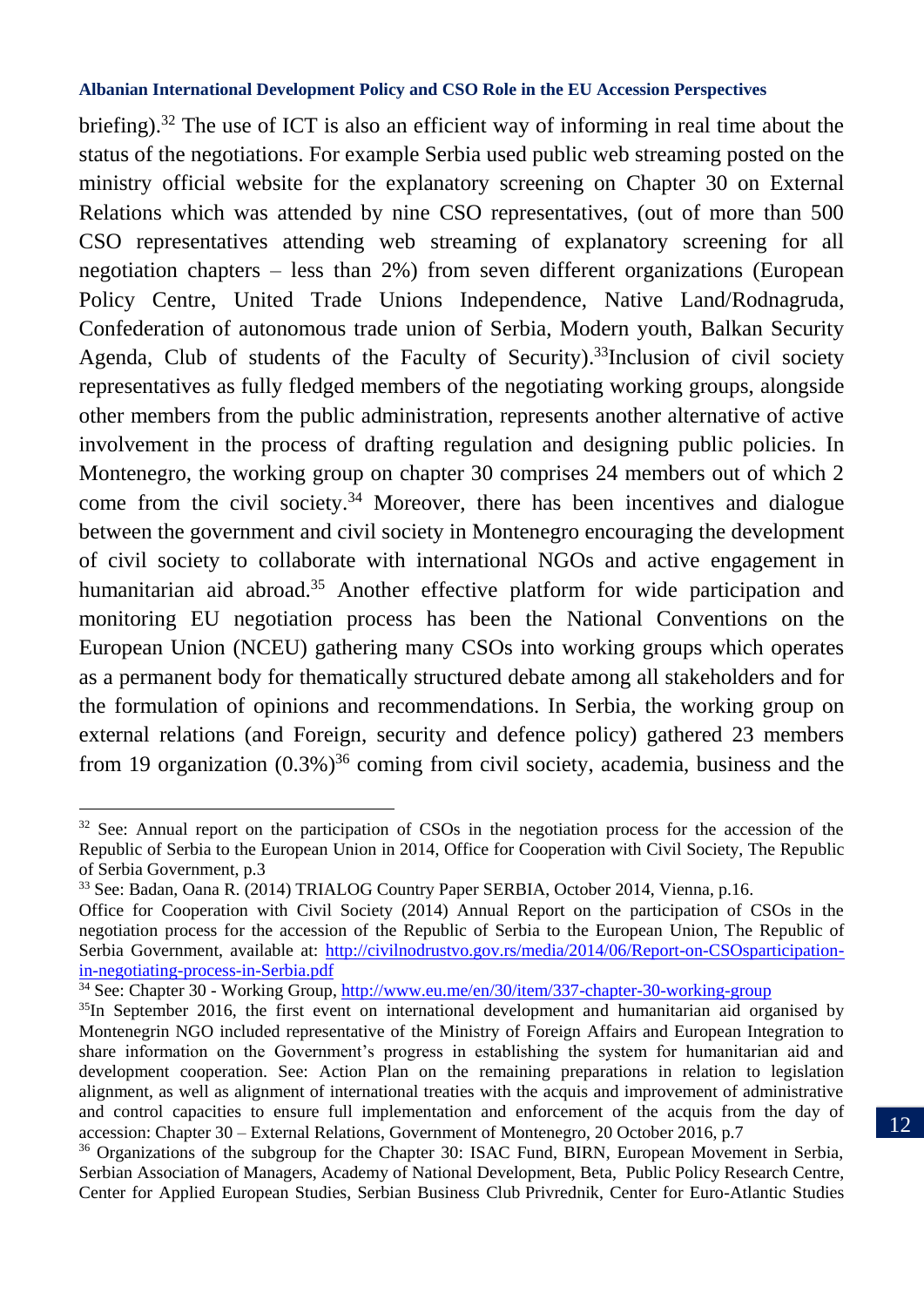negotiating team dealing particularly with Chapter  $30^{37}$  Whereas the homologous National Convention on the European Union in Albania, is in its very initial phase with only 4 working groups (Judiciary and Fundamental Rights; Justice, Freedom and Security; Agriculture and Food Safety; and Environment), not addressing Chapter 30 as the most challenging negotiation chapters with the EU.<sup>38</sup>

## **4. Regional Networks of CSOs for International Development**

Most reports recognise the importance of CSO networking and other forms of intrasector cooperation, yet cooperation on international projects of Albanian civil society with CSOs from the region is more limited, in some form of informal *ad hoc* networks. <sup>39</sup> It is difficult to assess the percentage, the quality, and sustainability of Albanian CSOs involved in some international cooperation partnership and networks as this is a new issue for Albania, yet there have been some good practices to be recorded.

On a regional level, the Western Balkan CSOs for Global Development project has initiated a network of civil society from western Balkan countries (Albania included) with the aim to raise public awareness, enhance capacities, engage in political dialogue and integrate them into the European civil society for development cooperation.<sup>40</sup> The project is a good practice to start a platform building process and coordinate Albanian CSOs active in development education and global development issues and integrate them within regional existing development networks. For western Balkan CSOs to be partners in development assistance, the only solution at the moment is via partnerships with other countries such as V4.<sup>41</sup> It is important that Western Balkan CSOs for development interconnect with organizations in EU countries which recently went through similar process (such as V4) for exchanging experiences in setting up development cooperation structures and mechanisms for

<sup>37</sup> See:<http://eukonvent.org/eng/external-relations-foreign-security-and-defence-policy/>

 $\overline{\phantom{a}}$ 

<sup>(</sup>CEAS), Bambi, Belgrade Center for Security Policy, Chamber of Commerce and Industry of Serbia, FoNet, European Policy Center, Business Info Group, MK Group, Open Society Foundation, and the Ministry of Trade, Tourism and Telecommunications.

<sup>38</sup> See: [http://em-al.org/en/national-convention-on-eu-integration-assessment-and-recommendations-2015-](http://em-al.org/en/national-convention-on-eu-integration-assessment-and-recommendations-2015-2016/) [2016/](http://em-al.org/en/national-convention-on-eu-integration-assessment-and-recommendations-2015-2016/)

<sup>&</sup>lt;sup>39</sup>For example Albanian CSOs cooperation is more limited with Serbian organisations. See: Badan, Oana R. (2014) TRIALOG Country Paper SERBIA, October 2014, Vienna, p.17

<sup>&</sup>lt;sup>40</sup> See: Western Balkan CSOs for Global Development available at  $\frac{http://www.horizon13000.at/wp-  
content/uploads/2015/09/TRIALOG Westbalkan.pdf$ ; and  $http://www.balkancsd.net/novo/wp$  $content/vploads/2015/09/TRIALOG_Westbalkan.pdf;$  and [content/uploads/2016/06/globalen-razvoj.pdf](http://www.balkancsd.net/novo/wp-content/uploads/2016/06/globalen-razvoj.pdf)

<sup>41</sup> Ilina Nesikj, Programme Manager, Balkan Civil Society Network, Macedonia, at "The International Visegrad Fund Roundtable: Visegrad Partners and Western Balkan CSOs for Development", in *International Conference Booklet Development and Democracy: Sustainable World with No One Left Behind,* Pontis Foundation, Bratislava, p.61.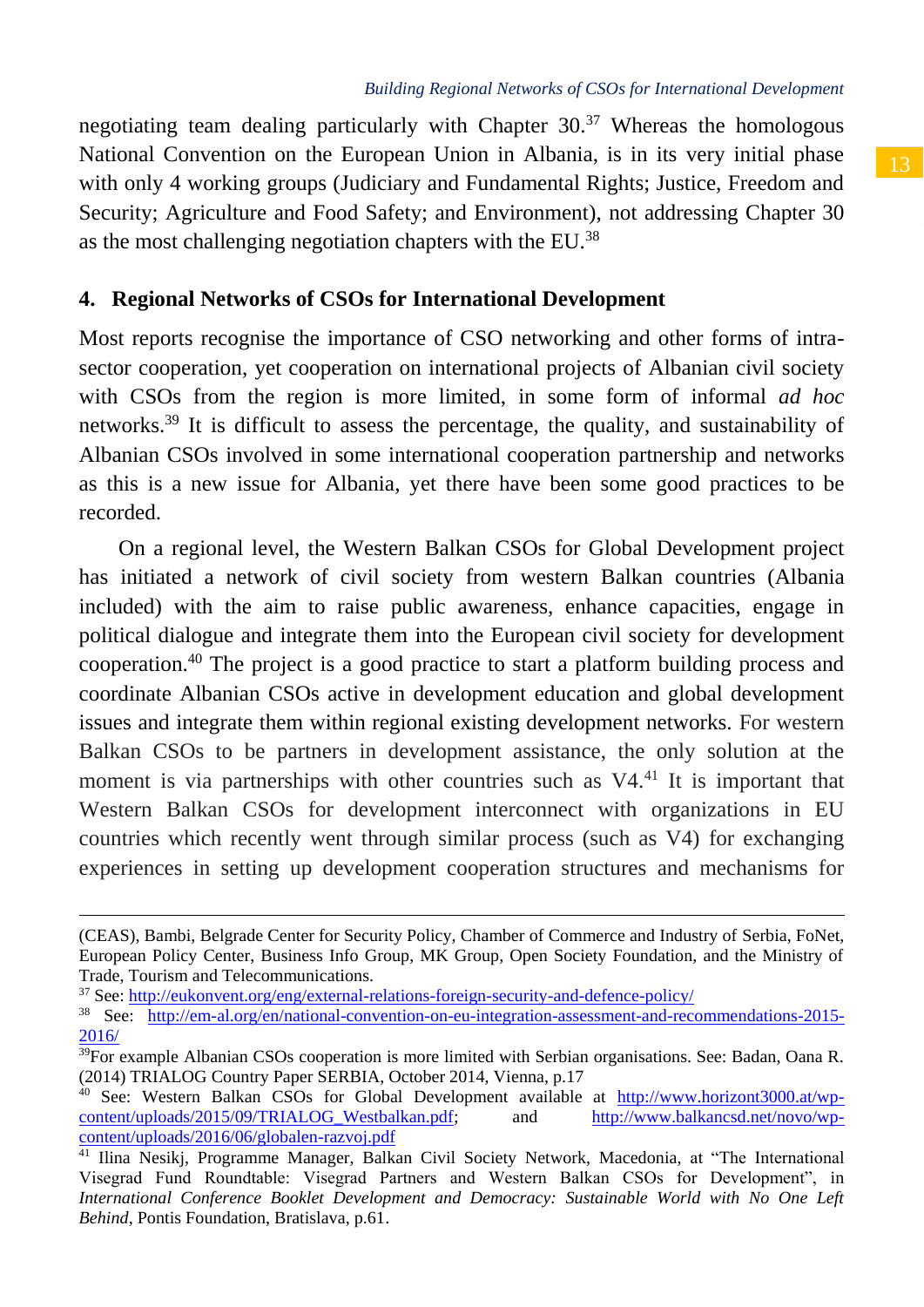advocacy with national governments. Focusing on proactive networking with a wide range of CSOs including academics, church, development organizations, and anybody who can have an international reach, is essential for building platforms, regional networking, and meeting other peers.<sup>42</sup> Regional cooperation and the implementation of joint projects with CSOs in the neighbouring countries and with more experience on development issues is important in building capacities and raising awareness of the Albanian CSO on international development matters and in preparing Albanian civil society for the process. Despite the Albanian CSOs involvement in regional initiatives for capacity building on development issues, to our knowledge, today there are no Albanian civic organization working or that have been active in the implementation of development cooperation projects in other developing countries. Regional workshops on development education with participants from Balkan countries civil society members have been organized in cooperation with organizations in EU which have recently gone through similar processes (e.g. Croatian CROSOL platform, Pontis Foundation Slovakia, Horizont 3000 Austria).Organizations that previously have experience with development aid and programs could easily adopt when the country becomes an EU member state and aid donor. E.g. AidWatch Serbia is a coalition of 14 CSOs currently acting as a watchdog for the monitoring of the spending of the international assistance received by Serbia with a view of using this experience once Serbia becomes a donor of development and humanitarian aid; AidWatch Serbia is also liaising with European development cooperation CSO platforms to learn about their ways of working and exchange experiences. <sup>43</sup>Regional networks interconnects CSOs in the Western Balkans with organizations in the EU which have recently gone through similar processes to share their know-how, prepare them for the implementation of development projects and advocacy with national governments and the EU. Regional networks of CSOs seem to be the best mechanism to mainstream and advocate the development agenda in the countries of the Western Balkans, especially Albania.

## **5. Conclusion**

 $\overline{\phantom{a}}$ 

In the area of development policy and humanitarian aid, Albania, as a candidate country waiting to open accession negotiations, needs to prepare for complying with

<sup>42</sup> Marián Čaučík, Director of Dobra novina - Development Cooperation Programme of eRko, Slovakia, at "The International Visegrad Fund Roundtable: Visegrad Partners and Western Balkan CSOs for Development", in *International Conference Booklet Development and Democracy: Sustainable World with No One Left Behind,* Pontis Foundation, Bratislava, p.58

<sup>43</sup> See: Steel-Jasińska, Rebecca (2014) 'Foreword' in Oana Raluca Badan TRIALOG Country Paper Serbia, Vienna, p.17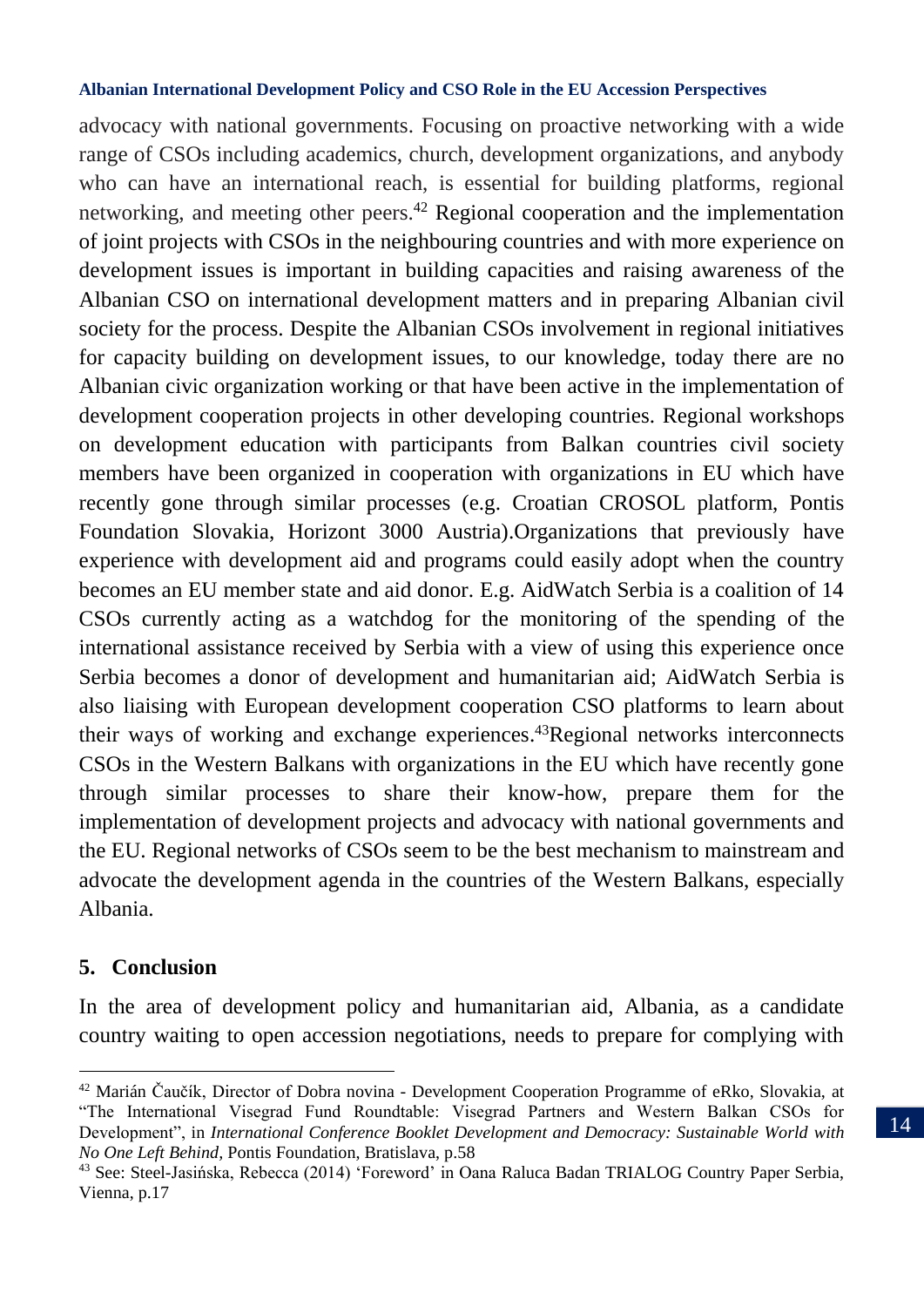## *Building Regional Networks of CSOs for International Development*

EU legislation and its international commitments and to ensure that it has the capacity to participate in EU development policies. The case of EU accession negotiations with previous new member states have underestimated the task of preparing a candidate country to becoming a donor since the development cooperation and humanitarian aid often has been treated simply as a box ticking exercises at the end of the EU accession negotiations.<sup>44</sup> The opening of EU accession with Albania will need to generate much momentum for clear and concrete measures on development policy and humanitarian aid in the country. All kinds of stakeholders, from state officials and policy-makers to civil society and the general public have to be engaged in this process in order to achieve legitimacy and support for the country's new role.<sup>45</sup>At the accession process, it is necessary for Albania not only to draft, adopt and implement a number of strategic documents but also to have a clear understanding of EU development policy and to institute the appropriate administrative infrastructure with adequate and well-trained staff to effectively contribute to the issues plaguing developing countries. While no detailed timeline for EU negotiations is available and that development policy is not a priority, it seems likely that preparations regarding development policy and humanitarian aid will come later in the EU negotiations process. Yet, experience from other countries shows that development policies and humanitarian aid need to be tackled in a timely manner to ensure that Albania is fully and effectively prepared for its new role of aid donor.

With regards to **institutional set-up**, the role of MFA should be mainly at a policy level, an alternative way to the direct engagement of the MFA would be a specialized agency with a National Coordinator under the Government office. This unit and authority in the government office would be in a better position to coordinate the work of all competent state authorities and institutions and remain out of the various diplomatic pressures and interest. With regards to **policy issues**, it is important that a mentoring EU member country help the government (e.g. Germany in the case of Rumania) in drafting the strategy "Aid for development policy and humanitarian aid" and that civil society be consulted from the beginning in the preparation. With regards to the budget allocation, it is suggested that the first budget be co-financed by another EU member-state donor thus to be decent amount, and make allocations also for the local stakeholders. With regards to **civil society** it is important to map the civil society organizations which would have a potential to do contribute in development projects, education and awareness raising. CSOs acting as watchdogs for monitoring of the spending of the international assistance could be used this experience once Albania

<sup>44</sup> Steel-Jasińska, Rebecca (2014) 'Foreword' in Oana Raluca Badan *TRIALOG Country Paper Serbia*, Vienna, p.3.

<sup>45</sup>*Ibid.*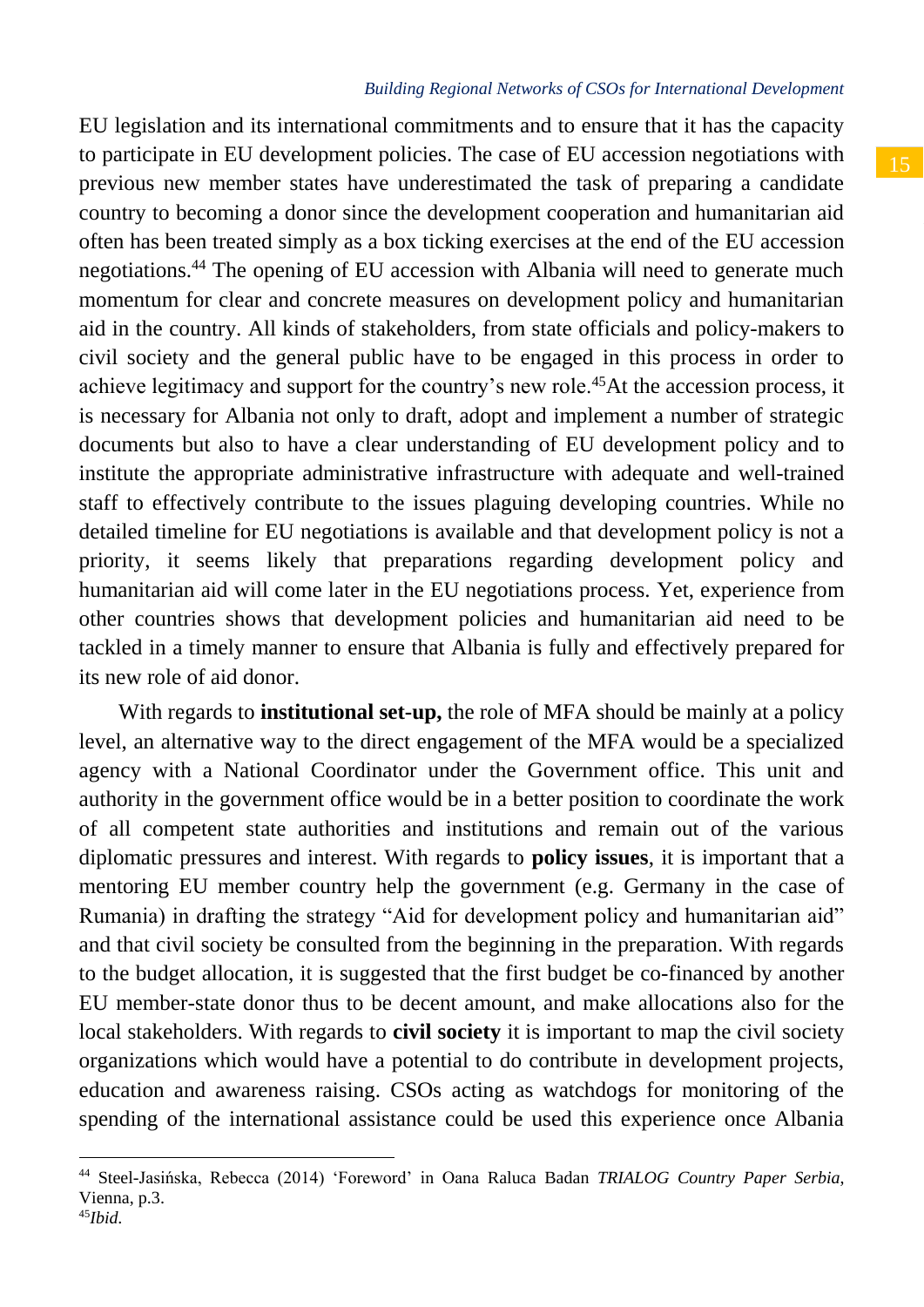becomes a donor of development and humanitarian aid. Certain support from other countries having experience on development cooperation and humanitarian aid is a must. The experience of V4 countries as it is already happening through TRIALOG, PontisFoundation could be expand beside one-time-projects and be accompanying Albanian CSOs in the processes. CSO involvement in the accession process is an important factor to progress in development policy. In the past 25 years, we are witnessing a growing role of civil society in Albania, despite the challenges. Thus, it is best to encourage the active involvement of Albanian CSOs into regional networks for development.

In general, a more systemic approach is needed in having long-term programs where the government officials and civil society representatives are invited to participate as observers at EU level development cooperation policy meetings and they are actively involved into development projects and in global education initiatives within the regional networks and meetings for international development.